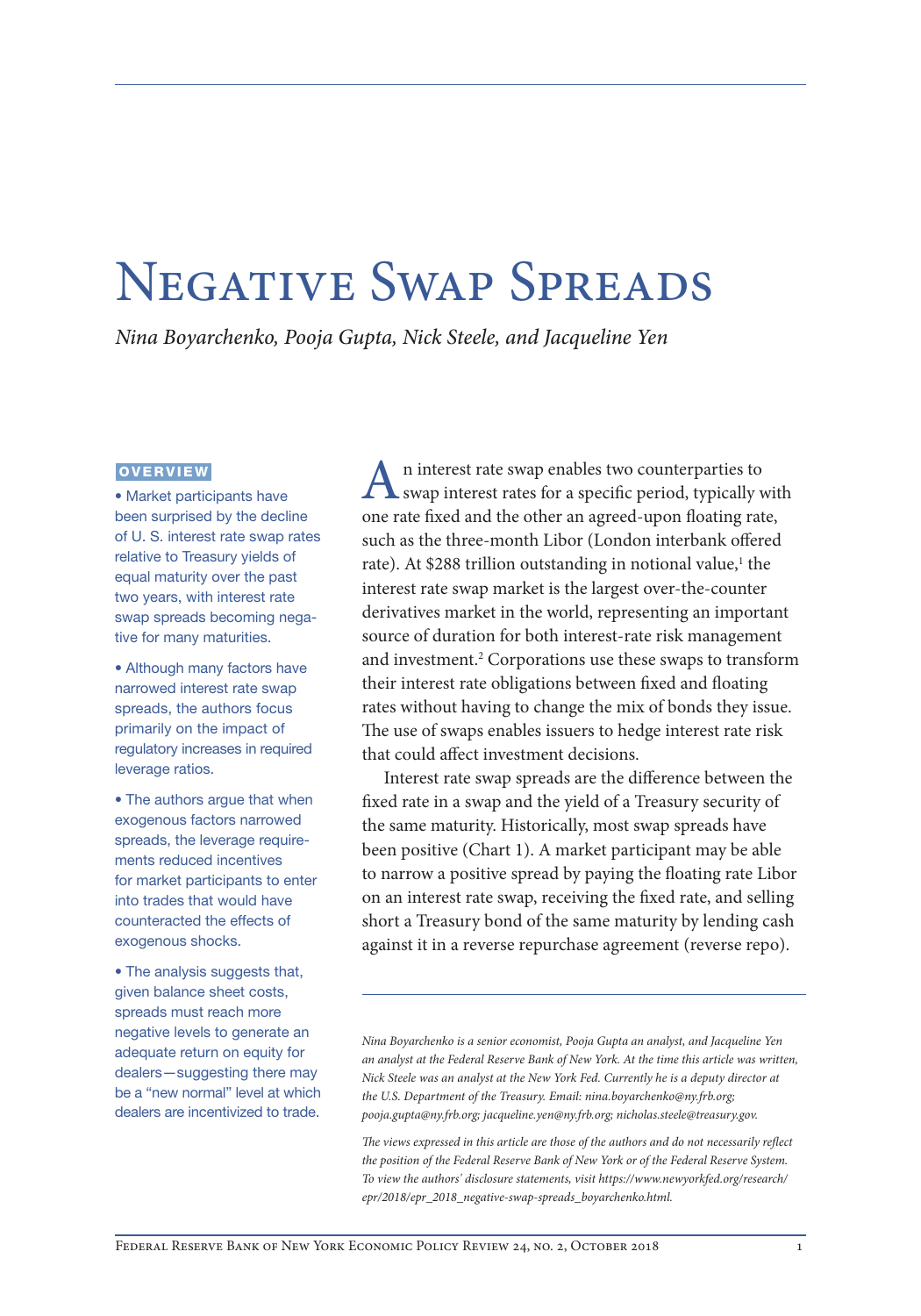

### <span id="page-1-0"></span>Chart 1 Historical Evolution of Swap Rate, Treasury Yield, and Swap Spread

However, Libor generally exceeds the interest rate earned in the reverse repo transaction, making the overall trade uneconomical.<sup>[3](#page-12-0)</sup> Thus, what makes negative swap spreads puzzling is that, when the swap spread is negative, a pure "carry" yield can be earned by paying the fixed rate on the interest rate swap, receiving the floating rate on the swap and holding long a Treasury bond of the same maturity. If interest rates were the only risk factors in this trade, holding to maturity would represent an arbitrage opportunity.

The deviations of swap spreads away from zero suggest the presence of other risk factors—such as counterparty risk for the execution of the swap leg of the trade, ancillary costs to the trade, and limits to arbitrage—which may make holding the trade to maturity infeasible. Market innovations, such as the introduction of mandatory central clearing for U.S.-dollar-denominated interest rate swaps, have reduced the counterparty risk priced into interest rate swaps. However, even the complete removal of counterparty risk premia priced into swaps could only push the Treasury-swap spread to zero, not into negative territory.

In this article, we suggest that regulatory changes help explain negative swap spreads. Although many factors have narrowed interest rate swap spreads $^4$  $^4$  since the fall of 2015, we focus primarily on the impact of regulatory increases in required leverage ratios. We show the true cost of entering into a trade to widen interest rate swap spreads—paying a fixed swap rate and buying a Treasury with matched maturity—depends on the capital regulations faced by the firm. We also examine how higher regulatory leverage requirements have lowered the spread at which a market participant can earn the required return on equity (ROE).<sup>[5](#page-12-0)</sup> To find the level at which an arbitrage yield is available, the cost to finance both the interest rate swap and the Treasury security must be considered. Likewise, the amount of equity that must be held for the trade also determines whether the ROE is high enough for market participants to enter into the trade.

Source: Federal Reserve Board, H.15 release.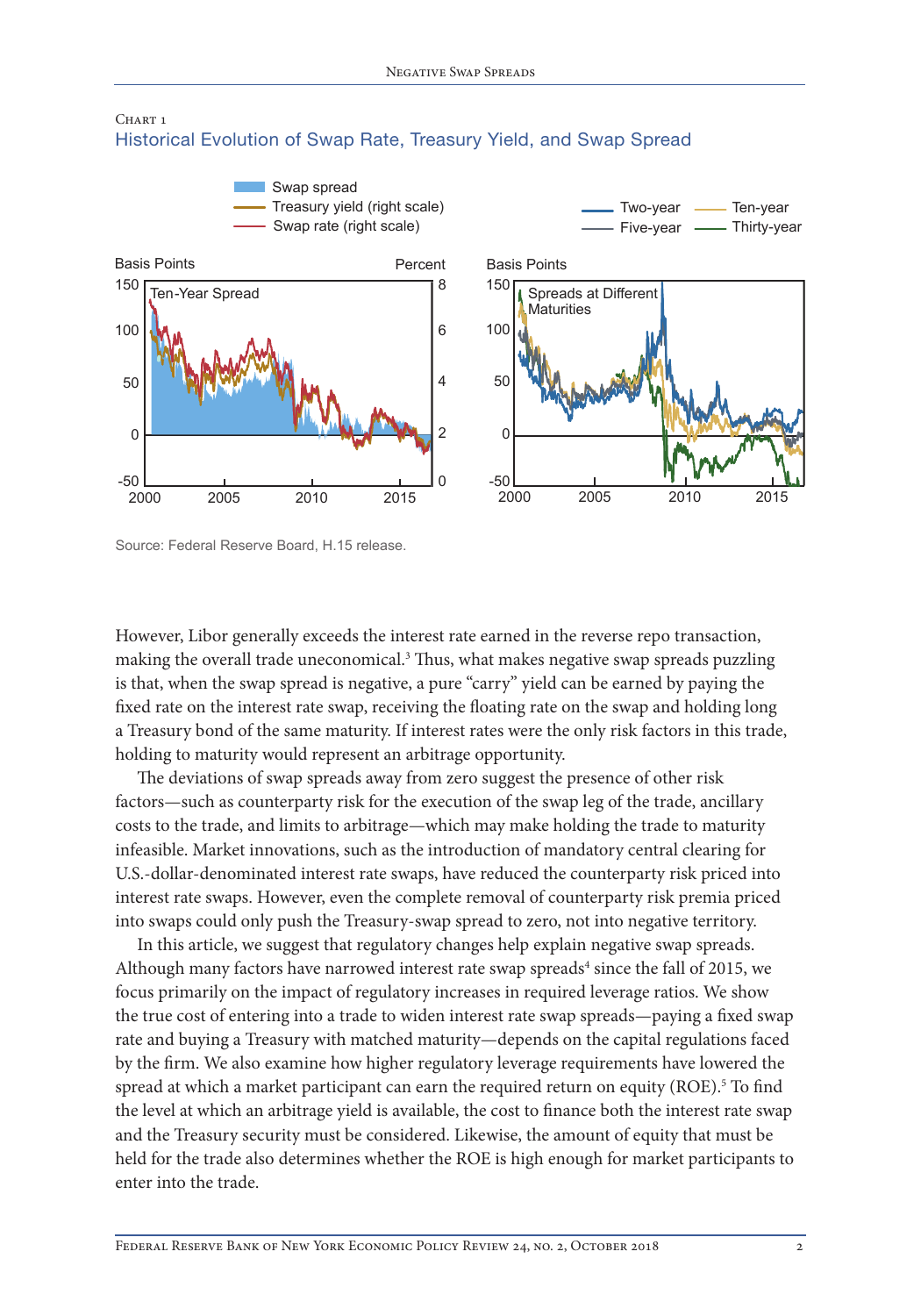<span id="page-2-0"></span>We do not argue that it is the higher leverage ratios themselves that have narrowed spreads. Instead, when exogenous factors narrowed spreads, the leverage requirements reduced incentives for market participants to enter into trades that would have counteracted the effects of exogenous shocks. The exogenous factors that market participants have identified as narrowing spreads since fall 2015 include notable selling of foreign reserves by foreign central banks, particularly China; increased swapping of fixed-rate into floating-rate debt; and increased demand by insurance and pension funds to match the extending durations of their liabilities as longer-term government yields declined. These factors put downward pressure on fixed interest-rate swap rates, narrowing their spread to U.S. Treasury bonds. This narrowing revealed the changed economics of spread-widening positions, which will be examined in more detail below.

Our empirical contributions are closely related to the theoretical work on swap spreads by Jermann (2016). Jermann models swap spreads in an environment in which banks face an additional cost for holding Treasury securities. This additional cost creates limits to arbitrage by introducing a wedge between the net benefit of holding a Treasury security long and the benefit of entering into a pay-fixed swap. That model is motivated by the introduction of similar capital regulations to the ones we examine.

The only other article we are aware of that studies negative swap spreads presents a demand-based explanation. Klingler and Sundaresan (2016) find evidence that demand by underfunded pension funds for interest rate swaps is associated with negative thirty-year swap spreads. However, the authors acknowledge that this driver is specific to the thirty-year swap spread. In contrast, regulatory drivers affect the pricing of swap spreads of all maturities.<sup>6</sup>

The rest of this article is organized as follows. Section 1 reviews theoretical arbitrage trades and the recent performance of those trades. Section 2 explains the mechanics of the Treasury-swap trade in detail and examines how post-crisis regulation affects the incentives to engage in this trade. We draw policy conclusions in Section 3.

## 1. Recent Trends

The negative Treasury-swap spread trade provides a potential trading opportunity for market participants. In particular, if a market participant anticipates that swap spreads will move closer to historical levels, they could enter into a pay-fixed swap while simultaneously holding a long Treasury position of matched maturity. The pay-fixed swap insures the participant against potential future interest rate fluctuations. If the Treasury and the swap have equal risk profiles along all other dimensions, such as counterparty and liquidity risk, this trade represents an arbitrage opportunity in which the market participant earns the Treasury coupon and the three-month Libor from the floating leg of the swap and pays the fixed swap rate and the general collateral (GC) repo cost to finance the Treasury holding. If swap spreads move toward positive territory or stay the same until the unwinding or maturity of the trade, the trade is profitable net the difference between the three-month Libor rate and the GC-repo cost. As the spread between the three-month Libor and the GC repo narrows, the trade becomes less attractive.

Chart 1 (page 2) shows that, historically, the ten-year interest rate swap spread has been positive except for brief episodes. As discussed in the introduction to this article, counterparty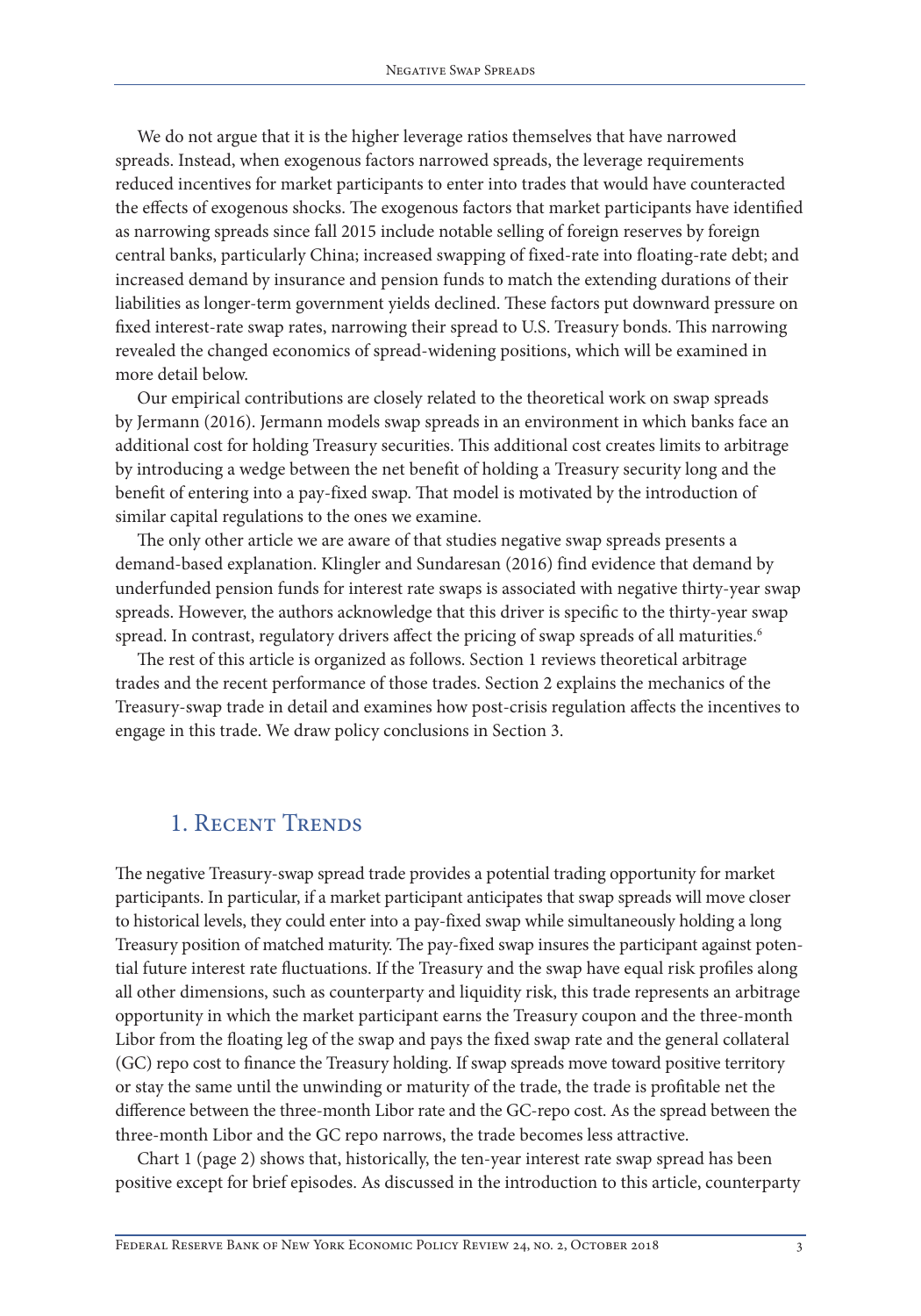risk premia is one of the proposed explanations for positive swap spreads historically. Although the introduction of mandatory interest rate swap clearing on March 11, 2013, ameliorated the counterparty risk that market participants face, spreads to U.S. Treasuries remained positive for intermediate maturities until the second half of 2015. This suggests that the reduction in counterparty risk is not the main driver of negative swap spreads.

Furthermore, the floating rate of the interest rate swap is anchored to the three-month Libor rate, which reflects the credit risk of large financial institutions. In contrast, the Treasury position is funded using GC rates and the Treasury yield reflects only the credit risk of the U.S. government. The right panel of Chart 1 shows that the thirty-year swap spread became negative toward the end of 2008 and has remained negative since. At the same time, the swap spread on the two-year maturity swap has remained positive since 2000.

These moves in swap spreads were abnormal relative to historical experience. Before becoming negative in October 2015, the ten-year swap spread on average was 38 basis points, but has averaged -11 basis points since. Similarly, the thirty-year swap spread on average was 63 basis points before November 2008, but since has averaged -23 basis points.

## 2. Treasury-Swap Spread Trade in Practice

In this section, we discuss how the Treasury-swap spread trade is implemented in practice, including the capital charges associated with each leg of the trade and the cost of funding both legs of the trade. We propose an explanation for the negative swap spreads that draws on two recent strands of the academic literature on asset pricing: intermediary asset pricing and the margin capital asset pricing model (CAPM). In intermediary asset pricing theory (He and Krishnamurthy 2013; Brunnermeier and Sannikov 2014; Adrian and Boyarchenko 2012), binding capital and liquidity regulations reduce the ability of market intermediaries to absorb shocks affecting either the buy or the sell side of the market. This increases the effective risk aversion of marginal investors in spread trades, potentially leading to prolonged deviations from parity in linked markets. At the same time, since the interest rate swap leg of the Treasury-swap spread trade requires posted margin, the margin CAPM of Garleanu and Pedersen (2011) applies, with deviations from the law of one price larger whenever the marginal cost of financing the margin requirement is higher.

It is important to note that in these theories, as in practice, regulatory constraints and margin requirements are not the source of the divergence in prices between linked markets. Rather, these constraints make market participants less willing to enter into spread trades once a shock occurs in one of the linked markets and thus prolong the dislocation.

## 2.1 Mechanics of the Trade

The schematic of a typical Treasury-swap spread trade from the perspective of a dealer engaging in the trade on its own behalf is presented in Exhibit 1 below. A key assumption in this example, which we also make when we discuss the balance sheet impact of the trade, is that the dealer uses repo financing to purchase the cash instrument (Exhibit 1, upper panel).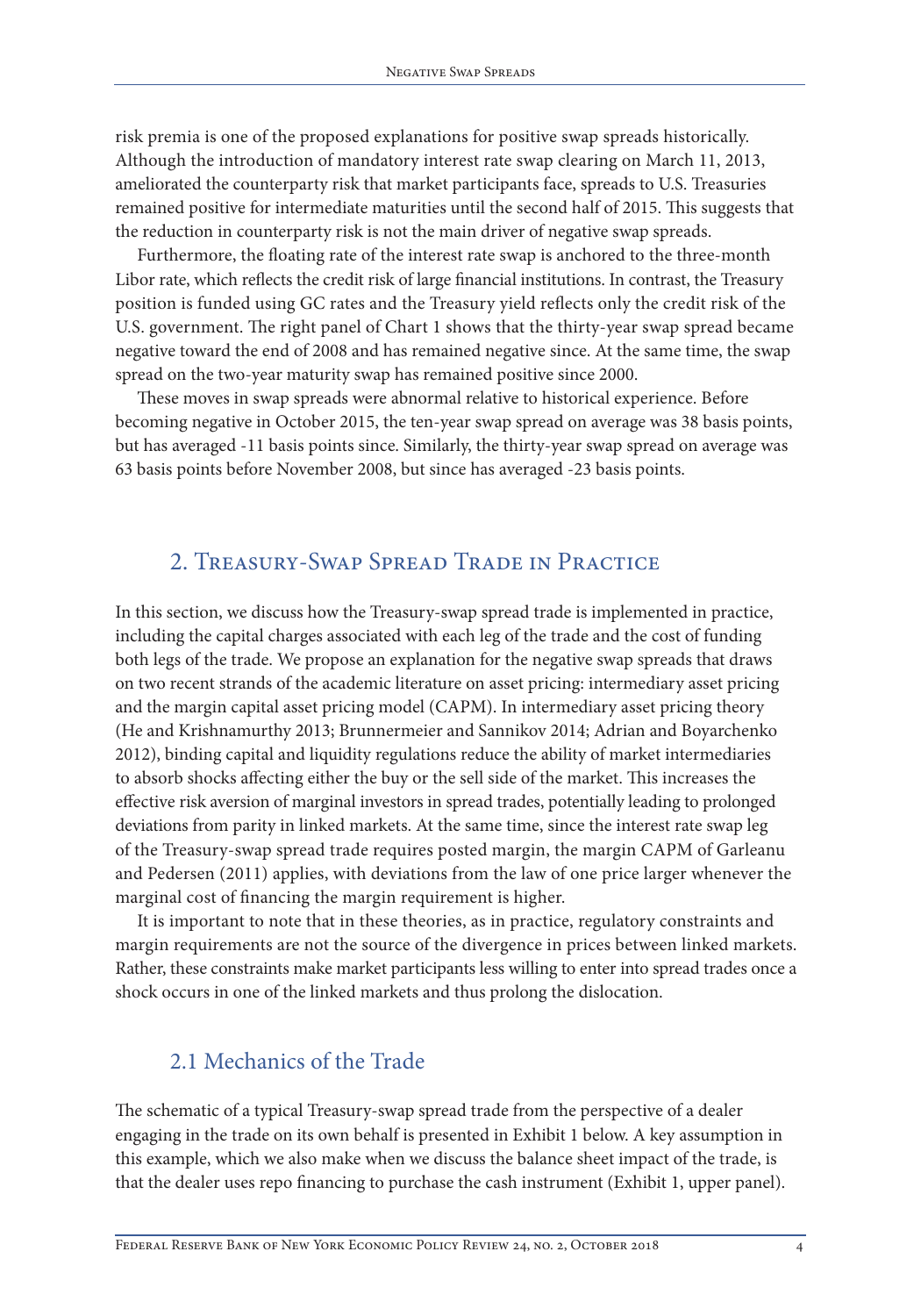#### <span id="page-4-0"></span>EXHIBIT 1 Mechanics of the Treasury-Swap Trade





Notes: UST is U.S. Treasury, GC is general collateral, and FCM is futures commission merchant.

The dealer buys a Treasury security and uses it as collateral to borrow in the GC finance repo market. The repo position requires a haircut, which we assume to be 2.8 percent in the balance sheet example below, and the dealer pays the GC repo interest rate, which we assume to be 0.3 percent in annualized terms, each day that its GC position is open.[7](#page-12-0) The haircut on the repo is borrowed in short-term unsecured funding markets, with a 0.5 percent interest rate and one-year maturity[.8](#page-12-0)

The swap side of the Treasury-swap spread trade is illustrated in the lower panel of Exhibit 1. The dealer enters into a pay-fixed swap with a maturity matched to the Treasury position with the appropriate central clearing counterparty (CCP). In a pay-fixed swap, the dealer pays the fixed interest rate on the swap to the CCP and receives the three-month Libor in return. The CCP requires both an initial margin, assumed to be 3.9 percent for a ten-year maturity, and a variation margin to be posted for the interest rate swap position, which the dealer again borrows in short-term funding markets at approximately the overnight indexed swap (OIS) rate.

In summary, even when the dealer engages in the Treasury-swap trade on its own behalf, four counterparties participate in the transaction: a Treasury market dealer, the counterparty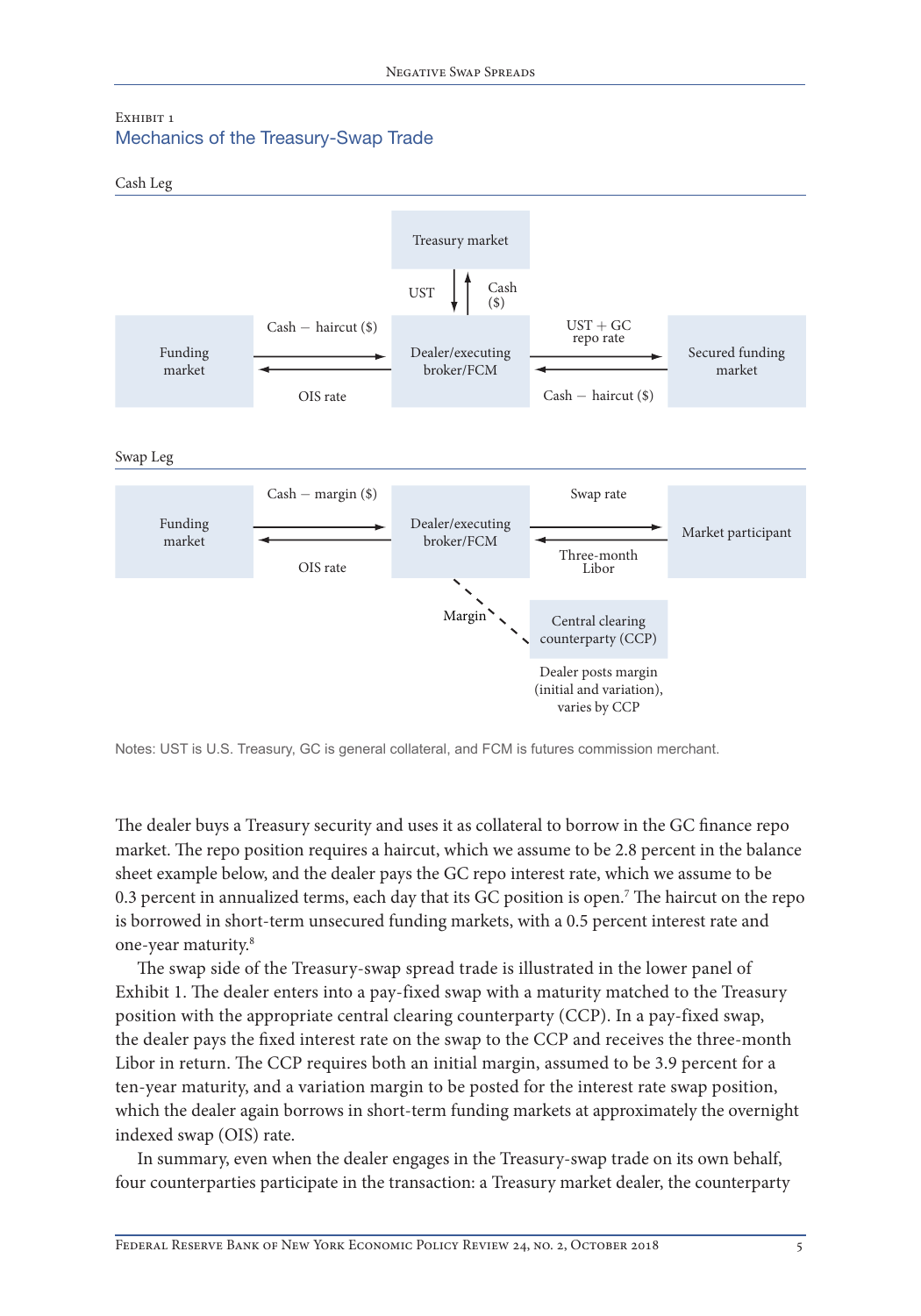<span id="page-5-0"></span>in the GC repo, the lender in the unsecured funding market, and the interest rate swap CCP. The mechanics are similar when the dealer engages in the trade on behalf of a customer, with an extra leg added for the transaction between the dealer and the client. We turn next to the balance sheet impact and equity costs of this trade.

## 2.2 Balance Sheet Impact of the Trade

The following discussion considers the balance sheet impact of entering a swap spread trade from the perspective of a dealer, focusing on calculating the dealer's supplementary leverage ratio (SLR). Under the SLR guidelines, derivatives affect this balance sheet calculation. The example here is illustrative and numbers may vary for an individual dealer and specific trade.

Consider first the balance sheet impact of the long-Treasury leg of the Treasury-interest rate swap trade, illustrated in Panel A of Table 1. Assume that the trade size is \$10 million and the dealer faces a 2.8 percent haircut when buying the Treasury using a three-month GC repo. The trade increases the Treasury position on the asset side of the balance sheet by \$10 million. Since the purchase is repo funded, the value of securities sold under agreements to repurchase on the liabilities side of the balance sheet increases by \$10 million, less the haircut. In addition, the dealer borrows the \$280,000 haircut on the repurchase agreement in short-term funding markets at a 0.5 percent interest rate, increasing its short-term debt.

The balance sheet impact of the interest rate swap, in which the dealer pays the fixed rate and receives the floating rate, is also illustrated in Panel A of Table 1. At the trade's inception, the fixed rate is set such that the fair value of the swap is \$0. As the three-month Libor reference rate fluctuates, the market-clearing fixed rate fluctuates as well. Thus, the fair value of the dealer's interest rate swap changes, which translates into either an increase in the "Derivatives with a positive fair value" line on the asset side or the "Derivatives with a negative fair value" line on the liabilities side.

In this example, the swap requires an initial margin of 3.9 percent. Since the dealer will be rebated the margin at trade termination, the margin is reflected as an increase in receivables on the asset side of the balance sheet. At the same time, since the dealer in this example borrows the initial margin in short-term funding markets at a 0.5 percent interest rate, its total short-term debt obligation also increases. In addition, the dealer computes its derivatives exposure, or potential future exposure (PFE),<sup>9</sup> for the centrally cleared interest rate swap, increasing its off-balance-sheet exposure[.10](#page-12-0)

The cash flows and "carry" earned on a \$10 million ten-year swap spread trade with a holding period of one year, based on dealer estimates, is shown in Panel B of Table 1. In the trade, the dealer enters into a pay-fixed swap with a CCP, which requires it to post an initial margin (IM) of \$390,000. The dealer is assumed to borrow the initial margin from short-term funding markets, paying a 50 basis points interest rate (\$1,950). In addition to the swap, the dealer purchases the Treasury security, which is funded via repo financing markets. Thus the dealer borrows \$10 million to purchase the Treasury, which it posts as collateral for the repo. The repo rate for a ten-year Treasury is assumed to be approximately 30 basis points and represents a financing cost for the dealer. Furthermore, there is an assumed 2.8 percent haircut on the Treasury repo collateral, which means the dealer must borrow this additional amount on short-term funding markets at a 50 basis points interest rate to post to the repo lender.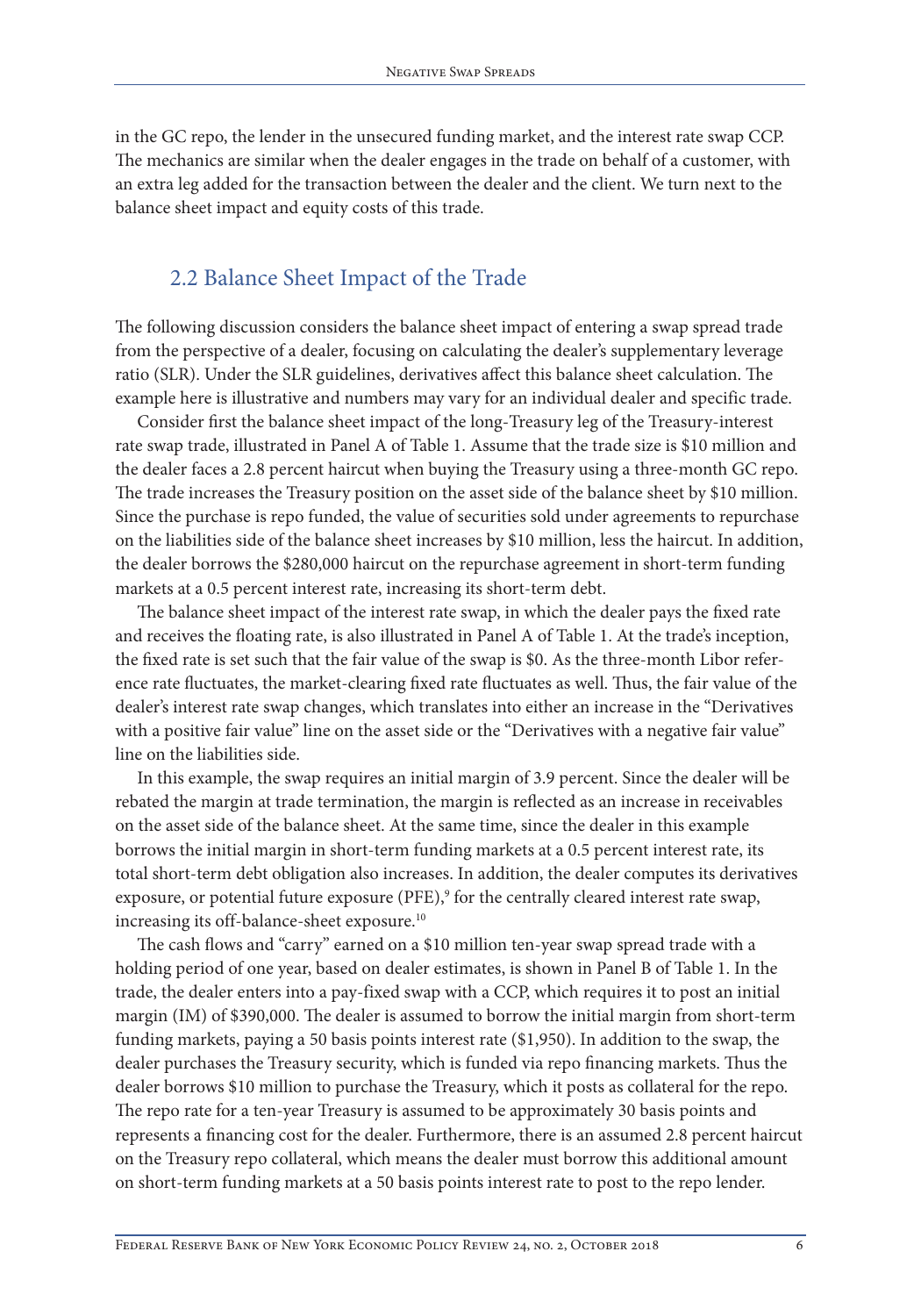#### TABLE 1 A Dealer's Perspective: Balance Sheet Impact and the Cost to Trade a Treasury-Swap Trade U.S. Dollars

| Assets                                             |            | Liabilities                                       |            |
|----------------------------------------------------|------------|---------------------------------------------------|------------|
| Cash                                               |            | Short-term debt                                   | 670,000    |
| Treasury securities                                | 10,000,000 | Long-term debt                                    |            |
| Securities purchased<br>under agreements to resell |            | Securities sold under<br>agreements to repurchase | 9,720,000  |
| Derivatives with a<br>positive fair value          | $\Omega$   | Derivatives with a<br>negative fair value         |            |
| Receivables                                        | 390,000    | Payables                                          |            |
| Total assets                                       | 10,390,000 | <b>Total liabilities</b>                          | 10,390,000 |

#### Panel B: Costs to Trade

Panel A: Balance Sheet Impact

| Interest rate swap trade cost              |           |
|--------------------------------------------|-----------|
| Initial margin funding $\sim$ one-year OIS | $-1,950$  |
| Income                                     |           |
| Three-month Libor $\sim 0.6$ percent       | 60,000    |
| Subtotal swap income                       | 58,050    |
| Treasury in repo costs                     |           |
| Treasury repo $\sim 0.3$ percent           | $-29,160$ |
| Haircut $\sim$ one-year OIS                | $-1,400$  |
| Subtotal Treasury cost                     | $-30,560$ |
| Net return from carry                      |           |
| Swap income                                | 60,000    |
| Swap cost                                  | $-1.950$  |
| Treasury cost                              | $-30,560$ |
| Subtotal before spread                     | 27,490    |
| Swap spread at -0.1 percent                | 10,000    |
| Total after spread                         | 37,490    |

Source: Authors' calculations.

Notes: The following assumptions were made: 2.8 percent haircut in the Treasury-collateralized repo trade, with a 0.3 percent interest rate; 0.5 percent interest rate charged in the unsecured funding market; 3.9 percent initial margin on the interest rate swap position; 0.6 percent three-month Libor; \$10 million swap notional value; and \$10 million Treasury position.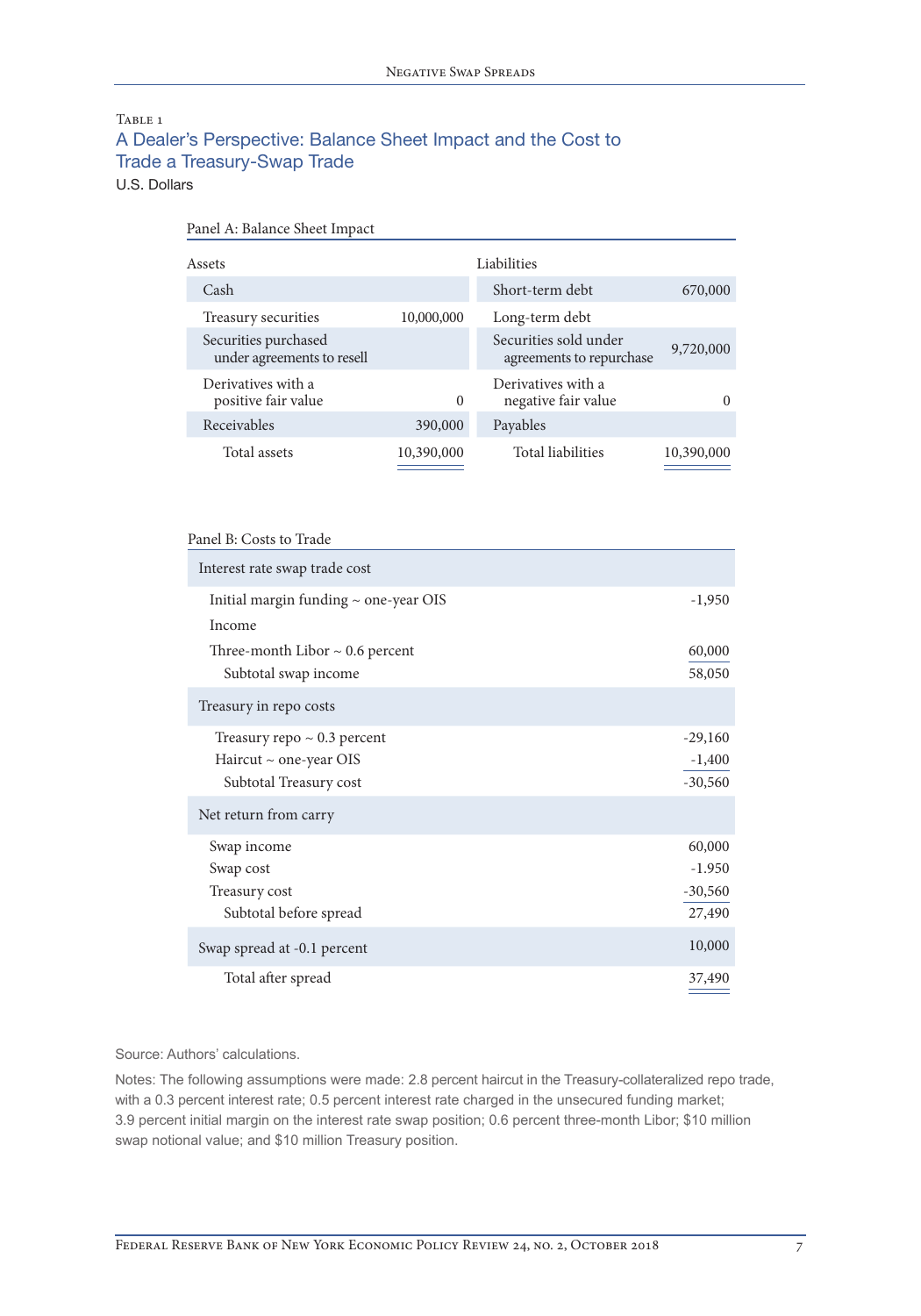<span id="page-7-0"></span>Therefore, the total cost to finance the long Treasury position is the Treasury repo rate plus the haircut financing charge, a total cost of \$30,560 in this example.

On the derivative portion of the trade, the dealer pays the fixed ten-year swap rate on the pay-fixed leg of the swap and receives three-month Libor on the floating leg, \$60,000. Since the dealer is receiving the Treasury yield and paying the swap rate, on net it is paying the swap  $spread<sup>11</sup>$  $spread<sup>11</sup>$  $spread<sup>11</sup>$  on the fixed leg of the trade. On the floating leg, the dealer earns three-month Libor while paying the GC repo rate for the Treasury financing and the short-term funding rate for financing the repo haircut and the swap margin. Thus, the net amount the dealer receives on the swap for the first period is the three-month Libor rate earned minus the initial margin funding costs and the Treasury financing cost. The dealer effectively pays the swap spread since it pays the swap rate on the swap and receives the Treasury yield through its long Treasury holding. Combining the amount received by the dealer with the amount paid by the dealer results in the net carry, or profit/income, which in this example is \$37,490. Thus, when swap spreads are negative, the dealer earns a positive carry on a long swap spread position since the Treasury yield it receives is greater than the swap rate it pays, net of the spread between Libor and repo rates.

# 2.3 Profitability of the Swap Spread Trade

The costs associated with swap spread trades have changed since the enactment of mandated clearing of interest rate swaps, which broadly went into effect at the beginning of 2014. Dealer costs have also changed because of implementation of the SLR. These additional costs may be passed on to clients that want to use dealers as their Futures Clearing Merchant (FCM) in order to trade swaps. Market participants note that the higher clearing costs have increased the fees charged by FCM's to clients, with reports that fixed fees can now be as high as \$10,000 per month.

# *Capital Charges*

The capital charge, or additional equity required for the arbitrage trade reflects the impact a trade has on the balance sheet. Specifically, the gross notional amount of repo financing, initial margin, repo haircut, and PFE of the derivative instrument require a dealer to hold additional equity under SLR before entering into a trade. In practice, each firm may have its own approach for deciding how much additional equity to hold, which may vary by business unit. The capital charges associated with different leverage ratio assumptions is shown in Table 2. For a swap spread trade, the largest capital charge stems from the cash position since the charge is based on the entire notional amount financed rather than the net repo liability. However, for higher leverage ratios, the equity associated with the derivatives transaction through the initial margin and PFE can also be large.

Anecdotal evidence suggests that dealers increasingly are evaluating trades through a profitability lens based on the ROE for a given trade, which has declined because of higher leverage requirements. Table 2 also shows ROE based on assumed SLRs ranging from 1 to 6 percent. Other key assumptions in this calculation are the spread between swap rates and Treasury yields, and the spread between three-month Libor and repo rates.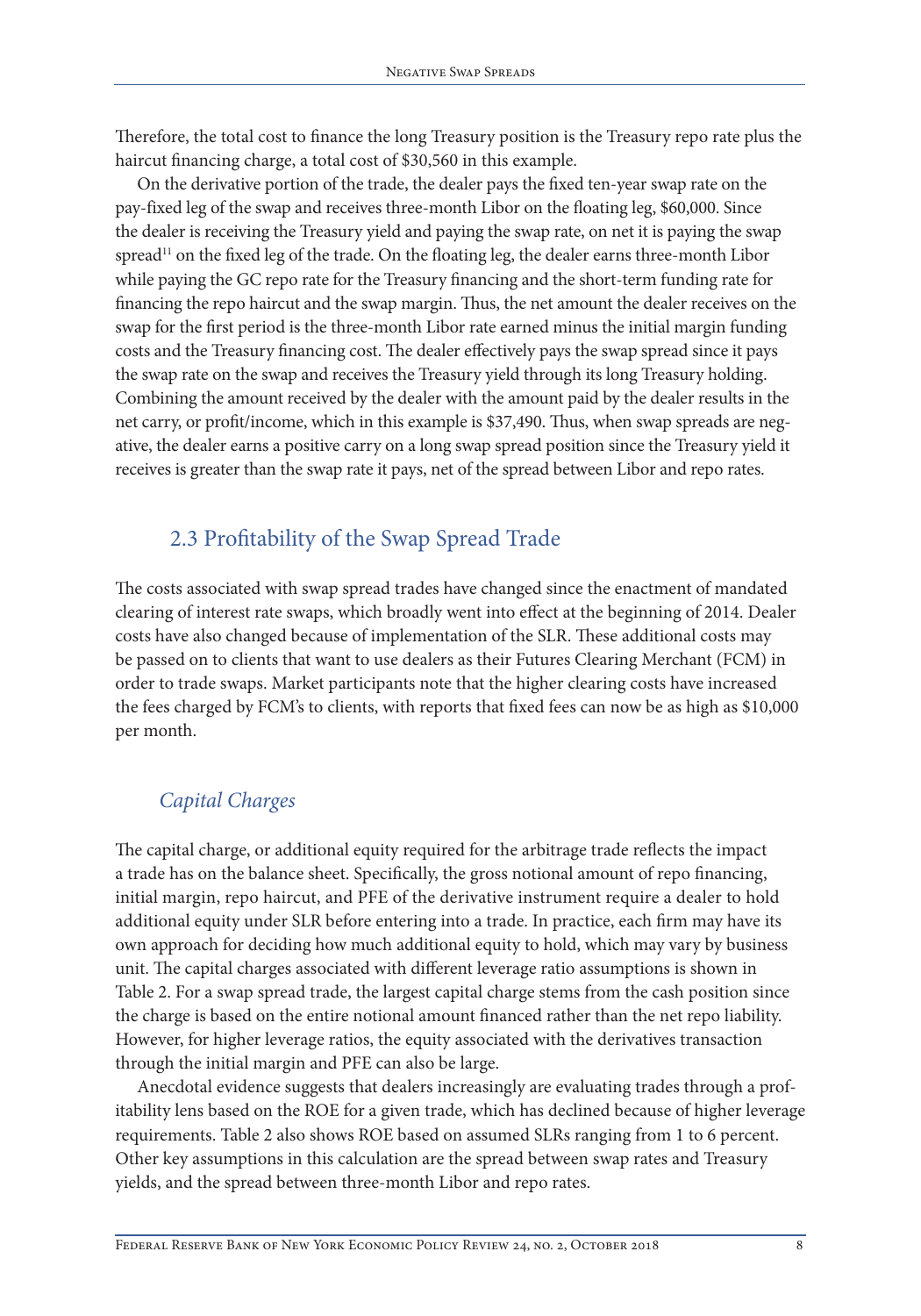<span id="page-8-0"></span>

| TABLE 2                                                                |  |
|------------------------------------------------------------------------|--|
| Components of Regulatory Equity Charges for Treasury-Swap Spread Trade |  |
| U.S. Dollars, Except as Noted                                          |  |

|                            | Supplementary Leverage Ratio |         |         |         |         |         |  |
|----------------------------|------------------------------|---------|---------|---------|---------|---------|--|
|                            | 1%                           | 2%      | 3%      | 4%      | 5%      | 6%      |  |
| Treasury                   | 100,000                      | 200,000 | 300,000 | 400,000 | 500,000 | 600,000 |  |
| Haircut                    | 2,800                        | 5,600   | 8,400   | 11,200  | 14,000  | 16,800  |  |
| Initial margin             | 3,900                        | 7,800   | 11,700  | 15,600  | 19,500  | 23,400  |  |
| Potential future exposure  | 600                          | 1,200   | 1,800   | 2,400   | 3,000   | 3,600   |  |
| Total equity cost          | 107,300                      | 214,600 | 321,900 | 429,200 | 536,500 | 643,800 |  |
| Total profit (return)      | 37,490                       | 37,490  | 37,490  | 37,490  | 37,490  | 37,490  |  |
| Return on equity (percent) | 35                           | 17      | 12      | 9       | 7       | 6       |  |

#### Source: Authors' calculations.

Notes: The following assumptions were made: 2.8 percent haircut in the Treasury-collateralized repo trade, with a 0.3 percent interest rate; 0.5 percent interest rate charged in the unsecured funding market; 3.9 percent initial margin on the interest rate swap position; 0.6 percent three-month Libor; \$10 million swap notional; and \$10 million Treasury position.

Table 2 suggests that ROE is very sensitive to the capital charge, which in turn is highly sensitive to leverage ratios. An increase or decrease of as little as one percentage point in the leverage ratio can have a big effect. Indeed, the impact on ROE is nonlinear. The ROE declines from 35 percent to 17 percent when the assumed leverage ratio increases from 1 percent to 2 percent, and from 17 percent to 11 percent when the ratio increases from 2 to 3 percent. The SLR for the largest U.S. banks is currently around 6.0 to 6.5 percent. [12](#page-12-0) Around this level, ROE for the swap spread trade is at most 6 percent—less than half the 15 percent ROE reportedly targeted by dealers on average.

Compare this to the ROE that would have been earned historically on the Treasury-swap trade. The time series evolution of the profit from the Treasury-swap trade and the total equity cost under different leverage ratio assumptions are presented in Chart 2. As the swap spread and the Libor-OIS spreads fluctuate over time, the income earned on the swap spread trade fluctuates as well (Chart 2, left panel). When the minimum leverage level required by regulation is low, say 1 percent, the implied ROE fluctuates between -10 percent and +40 percent (Chart 2, right panel). However, for higher required leverage levels, the fluctuations are much more modest. With a 6 percent minimum leverage requirement, the implied ROE never reaches above 7.5 percent.

## *Breakeven Swap Spreads*

Although new regulations may have increased the swap spread cost for dealers, there should still be a level at which the difference in pricing between the cash and derivative markets makes dealers willing to enter into an arbitrage trade.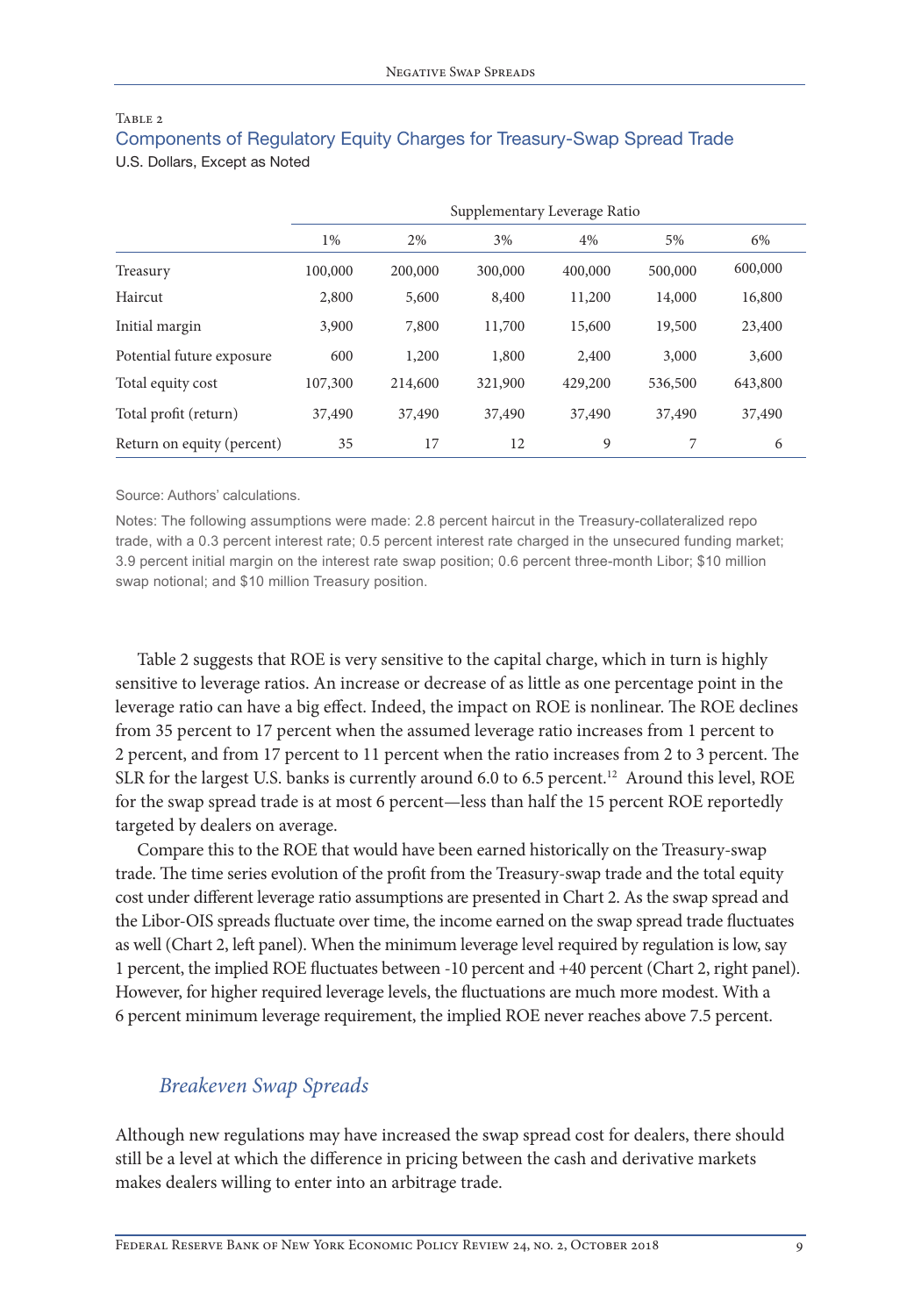

## CHART<sub>2</sub> Profitability and Cost of Equity for Treasury-Swap Trade over Time

Sources: Bloomberg L.P.; authors' calculations.

Notes: The following assumptions were made: 2.8 percent haircut in the Treasury-collateralized repo trade, 3.9 percent initial margin on the interest rate swap position, \$10 million swap notional, and \$10 million Treasury position.

#### TABLE 3 Treasury-Swap Spread Required for Return on Equity at Different Dealer Leverage Ratios

|                               |          | Supplementary Leverage Ratio |       |        |          |        |  |  |
|-------------------------------|----------|------------------------------|-------|--------|----------|--------|--|--|
| Return on Equity<br>(Percent) | $1\%$    | 2%                           | 3%    | 4%     | 5%       | 6%     |  |  |
| 5                             | 21       | 16                           | 11    | 5      | $\Omega$ | -6     |  |  |
| 10                            | 16       | 5                            | -6    | $-16$  | $-27$    | $-38$  |  |  |
| 15                            | 11       | -6                           | $-22$ | $-38$  | $-54$    | $-70$  |  |  |
| 20                            | 5        | $-16$                        | $-38$ | $-59$  | $-81$    | $-102$ |  |  |
| 25                            | $\theta$ | $-27$                        | $-54$ | $-81$  | $-107$   | $-134$ |  |  |
| 30                            | -6       | $-38$                        | $-70$ | $-102$ | $-134$   | $-166$ |  |  |

Sources: Bloomberg L.P.; authors' calculations.

Notes: Spreads are reported in basis points. The following assumptions were made: 2.8 percent haircut in the Treasury-collateralized repo trade, 3.9 percent initial margin on the interest rate swap position, \$10 million swap notional, \$10 million Treasury position, and one-year holding period for the swap spread trade.

Table 3 conducts a sensitivity analysis of the breakeven ten-year swap spread needed to achieve a given ROE target at different SLR levels. In the past, when the balance sheet cost was very low because of risk weighting, a dealer could earn a 15 percent ROE at a spread up to 11 basis points simply through carry. At a 5 percent leverage ratio, the spread needs to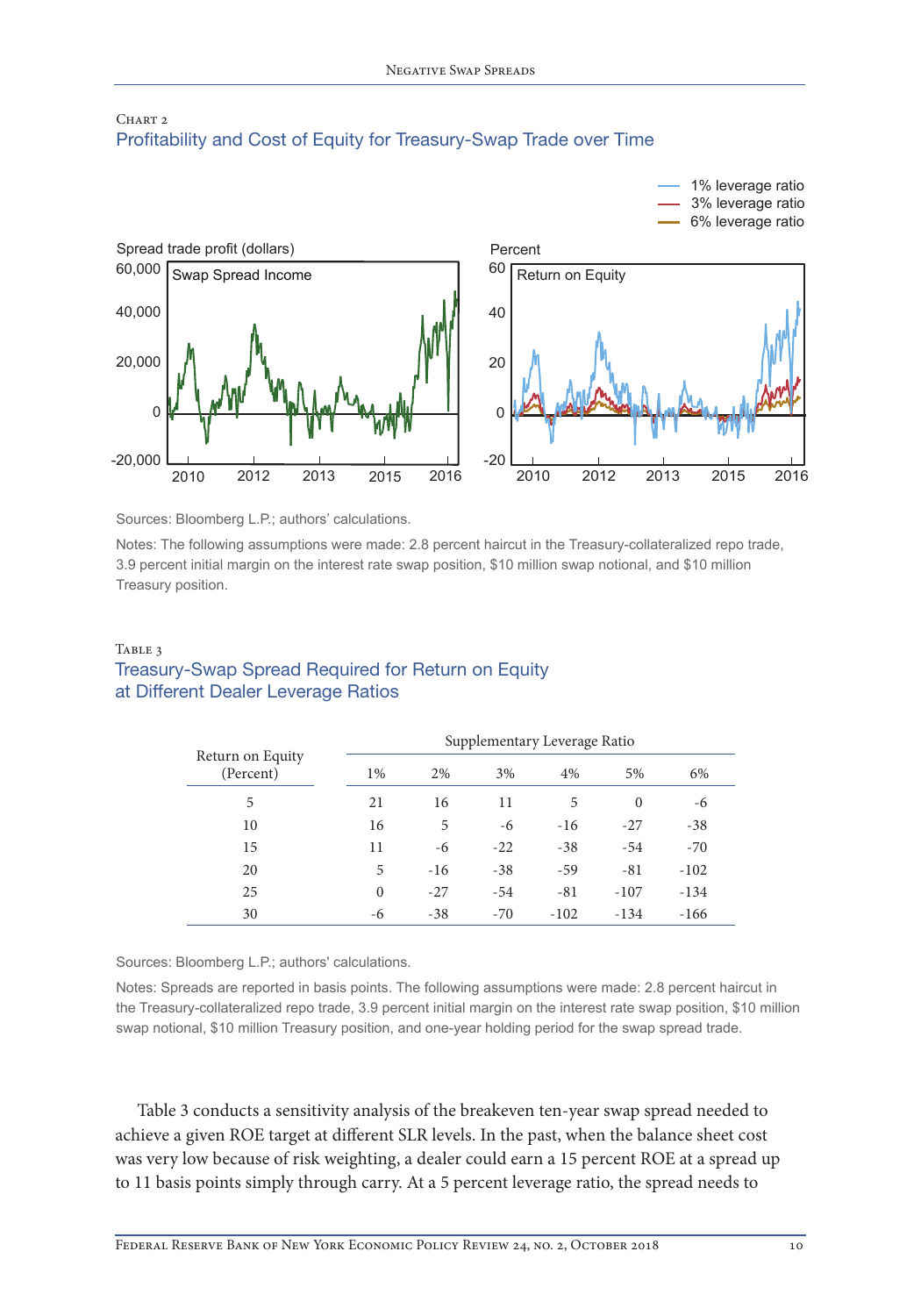be -54 basis points to achieve a 15 percent ROE. Although this calculation is subject to many assumptions, it illustrates the costs dealers now face. These higher costs help explain why regulated institutions are less likely to execute swap spread trades unless spreads reach much more negative levels than in the past: A more negative swap spread increases the carry earned, making the trade economical even with the capital charge.

# 3. Conclusion

Although we cannot precisely measure the costs SLR capital requirements impose, it appears that executing swap spread trades is now more expensive for dealers than in the past largely because of the amount of capital that dealers must hold against these trades. The amount of capital required is driven principally by the cash product position of the trade rather than the derivatives portion. The SLR requires that the entire repo-financed Treasury position be recognized, while the derivatives portion is recognized only up to the margin posted on, and the potential future exposure of the position. As a result, while current negative swap spread levels may have presented attractive trading opportunities in the past—which would have reduced deviations from parity—our analysis suggests that, given the balance sheet costs, these spreads must reach more negative levels to generate an adequate ROE for dealers. This may represent a shift in the spread levels considered attractive for trading, suggesting there may be a "new normal" level at which dealers are incentivized to trade.

At the same time, although Treasury-swap spread trades might be attractive to financial institutions facing fewer regulations, such institutions frequently rely on the regulated financial sector to fund these leveraged positions. Dealers that find spread trades to be unprofitable for their own book are also less likely to provide leverage to their clients pursuing the same trades. Post-crisis regulation may thus also affect the ability of unregulated intermediaries to carry out leveraged trades.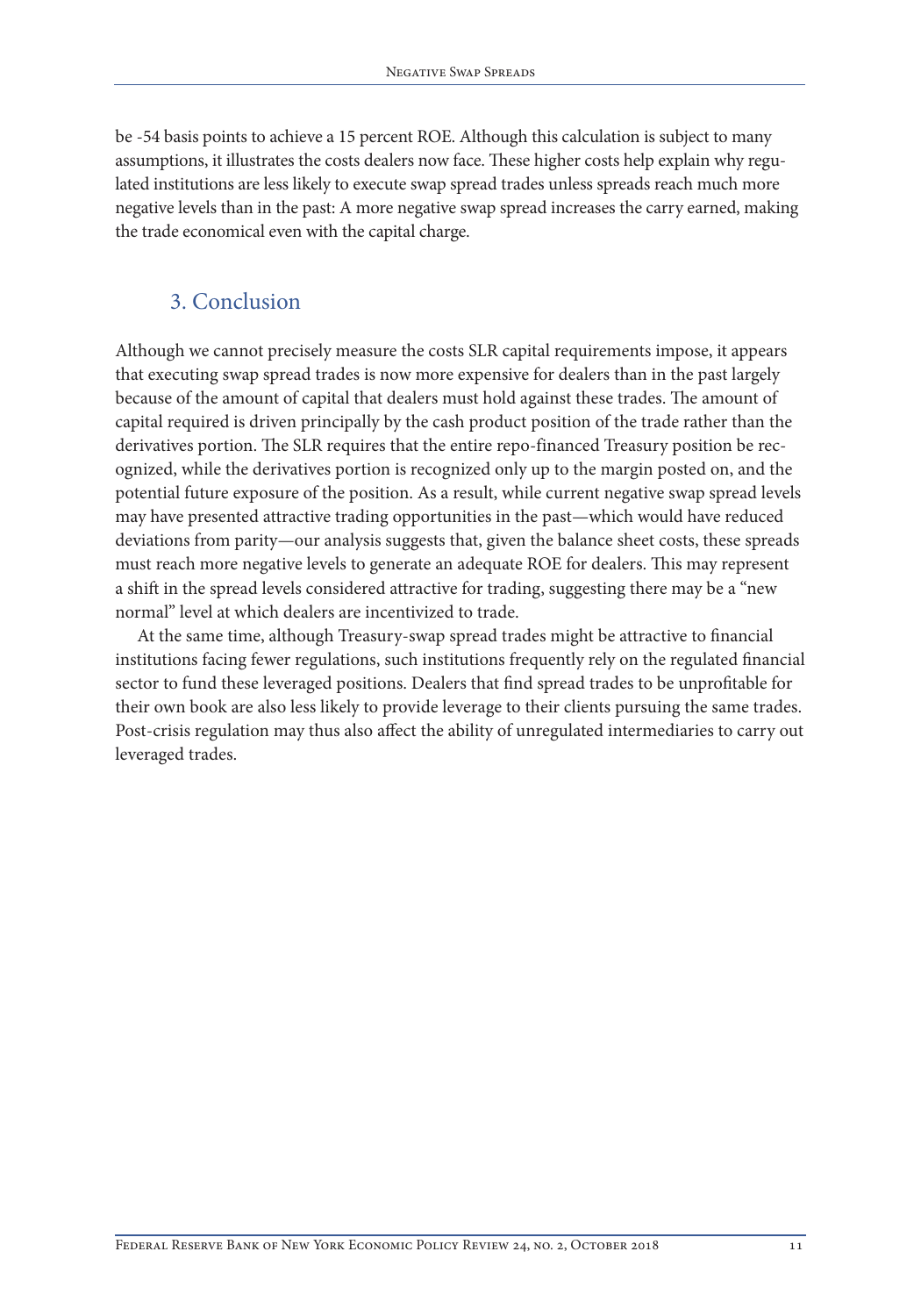# Appendix: Potential Future Exposure

Potential future exposure (PFE) is an estimate of the value of a derivative contract at future points in time, usually within a specified confidence interval such as 95 or 99 percent. It is essentially an estimate of the future replacement cost of the contract via a distribution of potential values rather than a single point estimate.

Although representative of the estimated future distribution, the PFE is defined as the upper bound of the forecasted credit exposures at the given level of confidence over a specified period of time. The PFE is not known with certainty because it estimates the market value in the future. In contrast, the current credit exposure, which is the greater of the present fair value of the contract and zero, is known with certainty since it captures only the current market value.

There are various methodologies used to calculate PFE including simulations of future paths of the inputs used to calculate the replacement value and using a constant exposure method based on a fixed percentage of the effective derivative notional value of the contract. The Basel Accord utilizes the latter methodology, calculating PFE by multiplying the notional value of the derivative contract with a fixed percentage that is based on the PFE Add-on Factor as indicated in the Accord. This factor is based on the asset class and remaining maturity of the derivative contract. Table A1 lists the PFE factor by asset class and maturity.

#### TABLE A<sub>1</sub> Potential Future Exposure Add-On Factors Percent

|                                        | <b>Interest Rates</b> | FX and Gold | Equities | Precious Metals<br>except Gold | Other<br>Commodities |
|----------------------------------------|-----------------------|-------------|----------|--------------------------------|----------------------|
| One year or less                       | 0.0                   | 1.0         | 6.0      | 7.0                            | 10.0                 |
| More than one year<br>up to five years | 0.5                   | 5.0         | 8.0      | 7.0                            | 12.0                 |
| More than five years                   | 1.5                   | 7.5         | 10.0     | 8.0                            | 15.0                 |

Source: Basel III: Finalizing Post-Crisis Reforms, December 2017, [https://www.bis.org/bcbs/publ/d424.htm.](https://www.bis.org/bcbs/publ/d424.htm)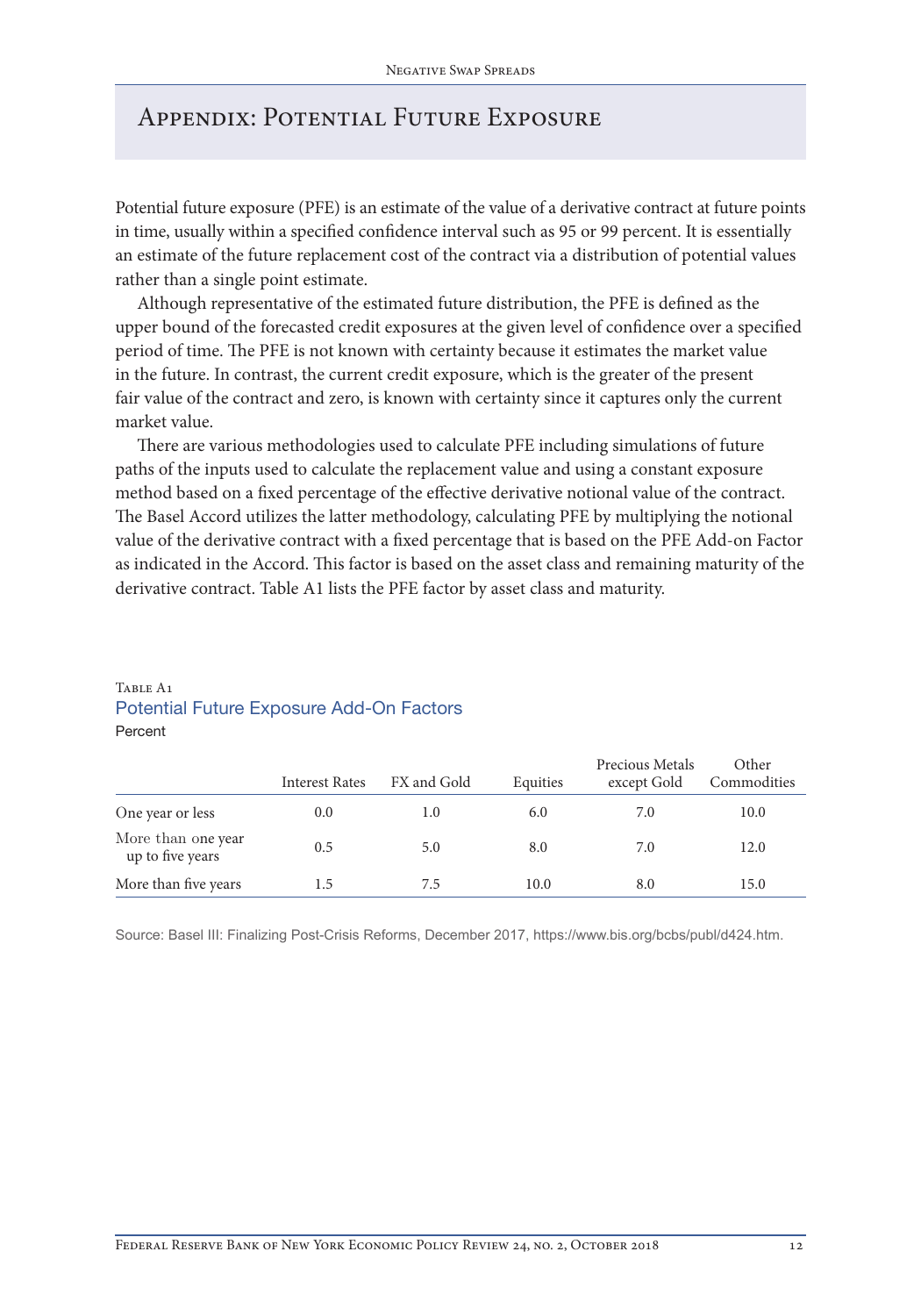# <span id="page-12-0"></span>**NOTES**

*Acknowledgments: The authors thank an anonymous referee for comments on the previous draft of this article. The authors also thank Or Shachar, Jordan Pollinger, and Tony Baer for fruitful discussions on the structure of the market and impact of regulation on the cost-effectiveness of interest rate arbitrage trades.*

 $^{\rm 1}$  As of the second half of 2015, BIS semiannual OTC derivatives statistics.

[2](#page-0-0) Bretscher, Schmid, and Vedolin (2016) examine a large cross-section of hand-collected data on interest rate hedging by publicly traded firms over the past twenty years. They find that interest rate risk management does indeed help attenuate the impact of interest rate uncertainty on investment. Rampini, Viswanathan, and Vuillemy (2015) use shocks to other parts of bank balance sheets as a source of exogenous variation of institutions' incentives to hedge interest rate risk and find a positive and significant relationship between hedging and net worth, with distressed institutions reducing their hedging intensity.

<sup>3</sup> Since Libor is the interest rate at which banks borrow, it reflects the credit risk of these institutions. The reverse repo rate on U.S. Treasuries lent in general collateral (GC) repo markets, in contrast, is essentially credit risk free.

[4](#page-1-0) An interest rate swap spread is termed to "narrow" when it becomes smaller, even when the gap between the swap spread and the yield paid on a matched-duration U.S. Treasury security is negative.

[5](#page-1-0) The approach in this article builds on the analysis in Korapaty and Marshall (2015).

[6](#page-2-0) Klingler and Sundaresan provide a comprehensive review of the extensive literature on swap rates and Treasury yields, as well as the use of swaps by nonfinancial corporations.

 $^7$  These assumptions are based on interest rates prevailing in the fall of 2015.

<sup>8</sup> The interest rate charged in unsecured funding markets is approximately equal to the interest rate charged in an overnight indexed swap (OIS) with equal maturity. An OIS is an interest rate swap where the periodic floating payment is based on a return calculated from a daily compound interest investment and the reference rate is an overnight rate.

 $9$  The potential for future exposure (PFE) is a measure of counterparty/credit risk as represented by the maximum exposure under normal market conditions over a future specified period of time. The PFE is included in the denominator of the SLR along with other off-balance-sheet exposures and on-balance-sheet assets. See Appendix for details.

<sup>10</sup> When the dealer executes the trade on behalf of a client instead of itself, the balance sheet impact is similar except for three important differences. First, the initial margin the client posts with the dealer, which the dealer then posts with the CCP, increases the payables on the liabilities side of the dealer's balance sheet, depleting the equity cushion further. Second, if the dealer executes the interest rate swap leg of the trade by buying the swap from their client to face the CCP, the dealer's PFE to the overall trade increases. Finally, if the dealer provides funding to the client, the value of loans on the asset side of the balance sheet increases, expanding the dealer's balance sheet further.

 $11$  Recall that the swap spread is the difference between the swap rate and the Treasury yield.

 $^{12}$  Current estimate based on 2015 earnings reports for JPMorgan Chase, Bank of America Merrill Lynch, and Morgan Stanley.